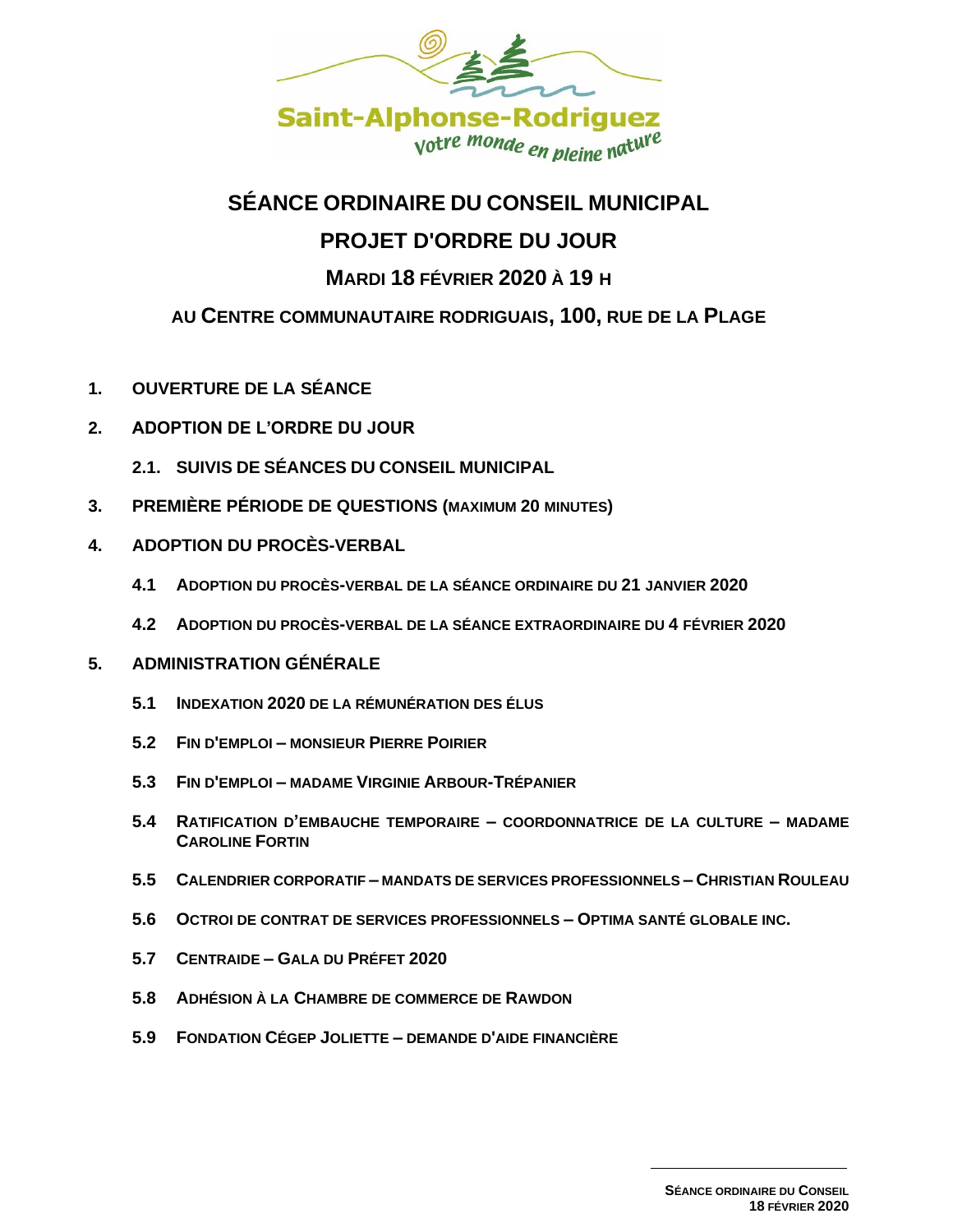#### **6. CORRESPONDANCE**

**6.1 D[ÉPÔT DE LA CORRESPONDANCE](file:///G:/PIÈCES%20JOINTES%20-%20hyperliens/CORRESPONDANCE%202012.xls)**

#### **7. FINANCE**

- **7.1 ADOPTION DES COMPTES – JANVIER 2020**
- **7.2 RENOUVELLEMENT DE LA MARGE DE CRÉDIT – ANNÉE 2020**
- **8. SÉCURITÉ PUBLIQUE**
	- **8.1 POLITIQUE SALARIALE – POMPIERS À TEMPS PARTIEL – MUNICIPALITÉS DE SAINT-CÔME ET SAINT-ALPHONSE-RODRIGUEZ**
	- **8.2 RATIFICATION – FORMATION – DIRECTRICE ADJOINTE TEMPORAIRE – SERVICE DE SÉCURITÉ INCENDIE – GESTION ADAPTÉE AUX OFFICIERS EN SÉCURITÉ INCENDIE**
	- **8.3 SUBVENTION – FORMATION – POMPIERS**
	- **8.4 SERVICE DE SÉCURITÉ INCENDIE – DÉMISSION DE LA POMPIÈRE SYLVIE LEBLANC**
	- **8.5 SERVICE DE SÉCURITÉ INCENDIE – EMBAUCHE DE POMPIER À TEMPS PARTIEL – MONSIEUR ÉRIC FORTIN**

#### **9. TRANSPORT**

- **9.1 PERMIS DE VOIRIE – ENTRETIEN ET RACCORDEMENT ROUTIER**
- **9.2 ACQUISITION D'ÉQUIPEMENT POUR DÉNEIGEMENT (CAMION) – RÉSULTAT DE L'APPEL D'OFFRES – W. CÔTÉ & FILS LTÉE**
- **9.3 ACQUISITION D'ÉQUIPEMENT POUR DÉNEIGEMENT (RÉTROCAVEUSE) – RÉSULTAT DE L'APPEL D'OFFRES – LES INDUSTRIES USIFAB RAWDON INC.**
- **9.4 OCTROI DE MANDAT – VIS DE TRANSPORT – LES ÉQUIPEMENTS R. MARSAN INC.**
- **9.5 OCTROI DE MANDAT – BARRIÈRE DE SÉCURITÉ – RUE DU LAC-LONG NORD – LES GLISSIÈRES DE SÉCURITÉ J.T.D. INC.**

#### **10. ENVIRONNEMENT**

- **10.1 RECOMMANDATION DE PAIEMENT NUMÉRO 4 – AGRANDISSEMENT ET MISE AUX NORMES DE LA RÉSERVE D'EAU POTABLE – VILLAGE – BERNARD MALO INC.**
- **10.2 ADOPTION DU PROGRAMME DE SOUTIEN AUX INITIATIVES POUR LA PROTECTION DE L'ENVIRONNEMENT**
- **10.3 OCTROI DE MANDAT – ÉTUDE FAUNIQUE ET FLORISTIQUE – DEMANDE D'AUTORISATION OU DE CERTIFICAT D'AUTORISATION POUR DES TRAVAUX DE RÉFECTION – BARRAGES DU LAC GAREAU (X0004184 ET X0004186)**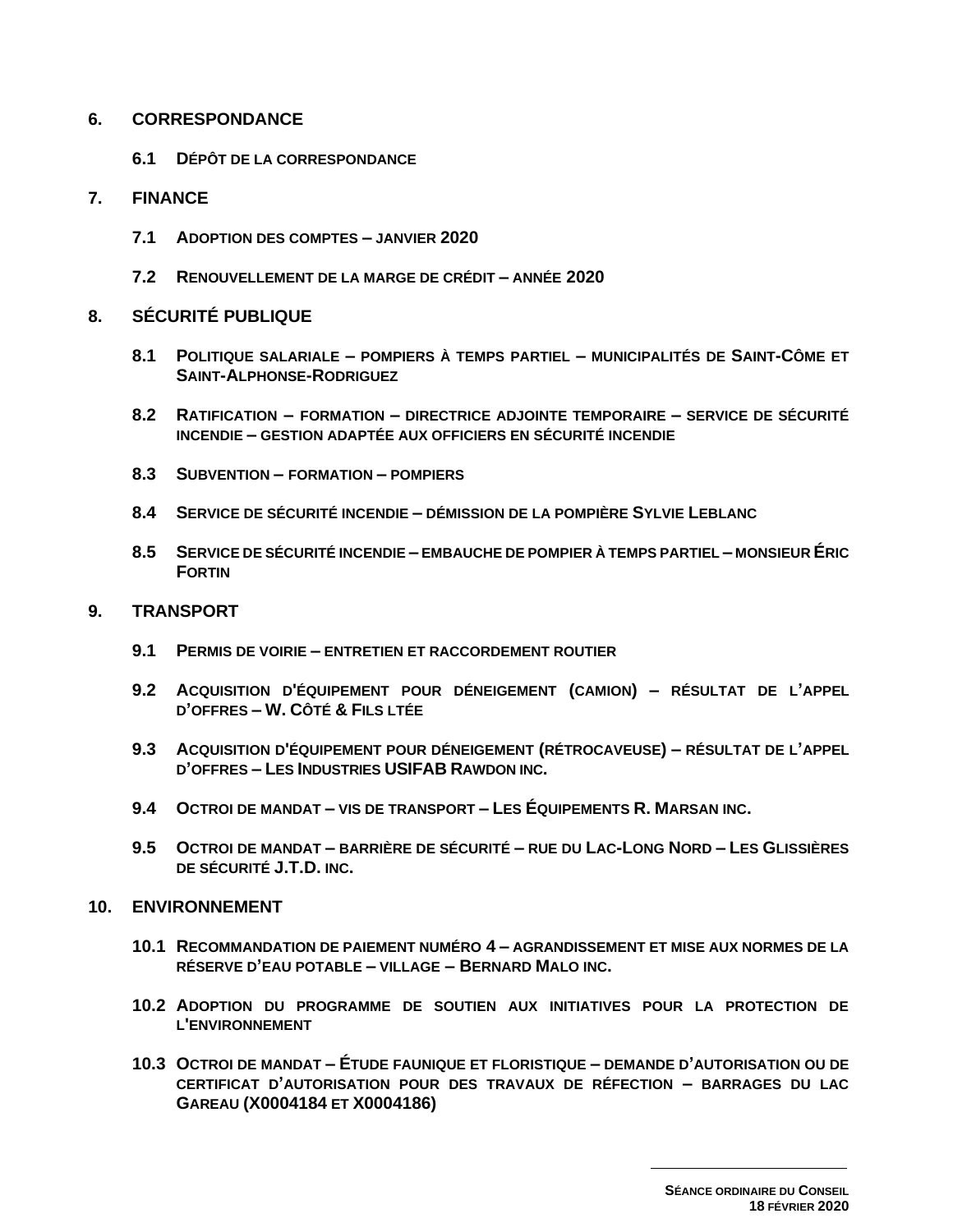### 11. SANTÉ ET BIEN-ÊTRE

- 11.1 LOCATION DE CONTENEURS ÉCOCENTRE RÉSULTAT D'APPEL D'OFFRES -**EBI ENVIRONNEMENT INC.**
- 11.2 OCTROI DE CONTRAT MODIFICATION AU SYSTÈME DE TÉLÉMÉTRIE AGRANDISSEMENT DU **BASSIN - AQUEDUC VILLAGE - SOLUTIONS NC INC.**

#### 12. AMÉNAGEMENT, URBANISME, DÉVELOPPEMENT ET MODIFICATIONS

- 12.1 PERMIS DE CONSTRUCTION DÉPÔT DU RAPPORT DU MOIS DE JANVIER 2020
- 12.2 ADOPTION DU RÈGLEMENT NUMÉRO 901-2019 AYANT POUR OBJET D'ABROGER LE RÈGLEMENT NUMÉRO 671-2005 AFIN D'ÉDICTER DE NOUVELLES DISPOSITIONS PAR L'ADOPTION D'UN NOUVEAU RÈGLEMENT CONSTITUANT LE COMITÉ CONSULTATIF D'URBANISME (CCU)
- 12.3 AVIS DE MOTION ET DÉPÔT DU PREMIER PROJET DE RÈGLEMENT NUMÉRO 903-2020 RELATIF **AUX USAGES CONDITIONNELS**
- 12.4 AVIS DE MOTION ET DÉPÔT DU PREMIER PROJET DE RÈGLEMENT NUMÉRO 423-1-2020 VISANT À MODIFIER LES GRILLES DE SPÉCIFICATIONS 118 ET 902 (ANNEXE 3) DU RÈGLEMENT DE ZONAGE NUMÉRO 423-1990
- 12.5 AVIS DE MOTION ET DÉPÔT DU PREMIER PROJET DE RÈGLEMENT NUMÉRO 425-1-2020 VISANT À MODIFIER L'ARTICLE 5.3 (DISPOSITIONS APPLICABLES AUX RUES SANS ISSUES (CUL-DE-SAC)) DU RÈGLEMENT DE LOTISSEMENT NUMÉRO 425-1990
- 12.6 AVIS DE MOTION ET DÉPÔT DU PREMIER PROJET DE RÈGLEMENT NUMÉRO 426-3-2020 VISANT À MODIFIER LE CHAPITRE 3 (TERMINOLOGIE) DU RÈGLEMENT ADMINISTRATIF NUMÉRO 426-1990
- 12.7 DÉNOMINATION DE LAC ET DE RUE LAC PERREAULT ET RUE DU LAC-PERREAULT

#### 13. LOISIR, CULTURE ET TOURISME

- 13.1 ACQUISITION MODULES DE JEUX PARC BASTIEN TECHSPORT INC.
- 13.2 ACQUISITION LUTRIN ET ACCESSOIRES CENTRE COMMUNAUTAIRE RODRIGUAIS -**QUÉBEC SON**
- 13.3 ACQUISITION ABRI SOLAIRE TERRAIN DE PÉTANQUE TECHSPORT INC.
- 13.4 ACQUISITION BARRIÈRES DE FOULE ÉVÉNEMENTS DIVERS
- 13.5 ACQUISITION MODULES DE JEUX PARC 4H TECHSPORT INC.
- 13.6 MOIS DÉFI SANTÉ ÉDITION 2020
- 13.7 FONDATION DU PATRIMOINE DE L'ÉTINCELLE ET FONDATION CAMP DE-LA-SALLE TOURNOI DE GOLF 2020
- 13.8 SUBVENTIONS 2020 AUX ORGANISMES MUNICIPAUX